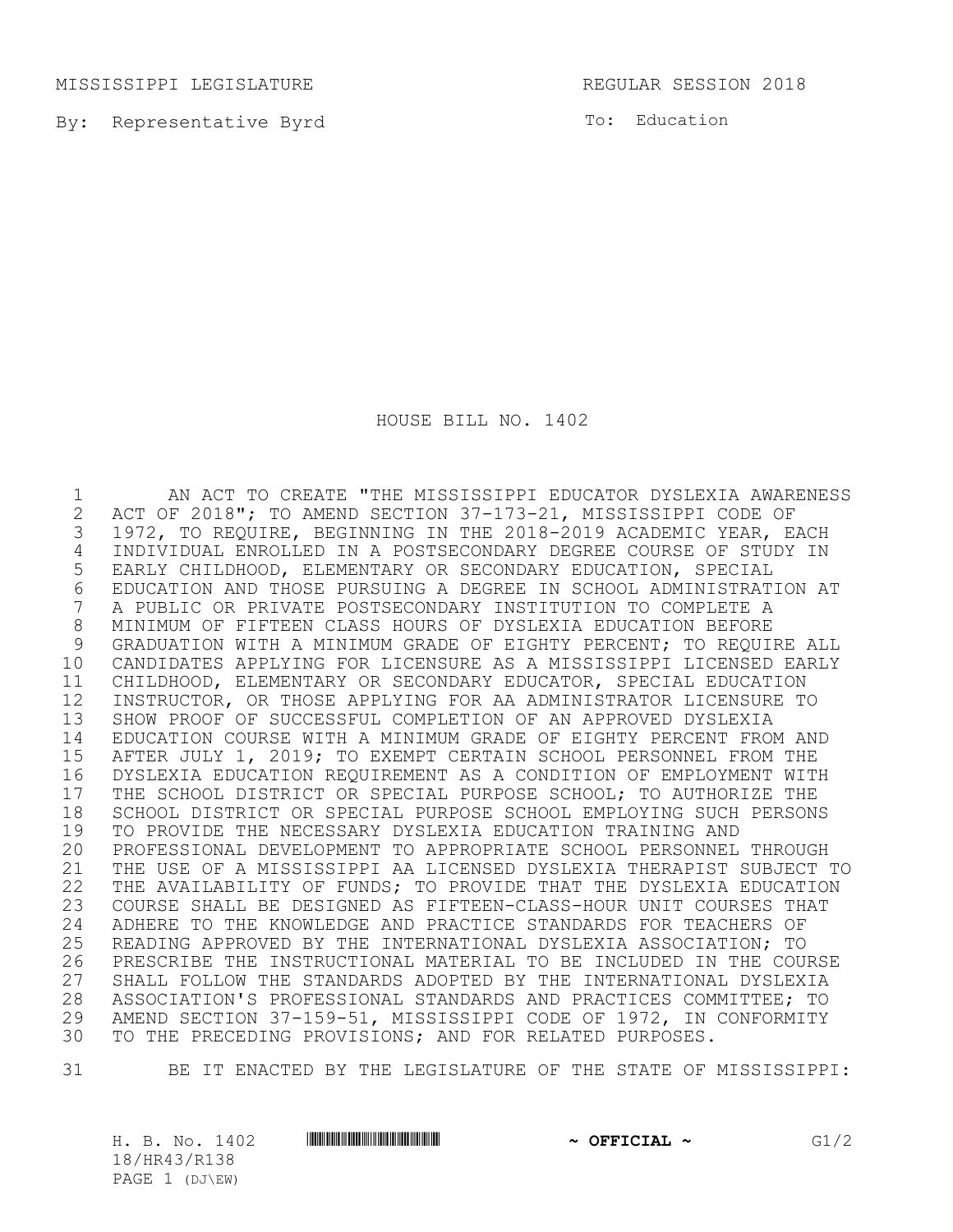**SECTION 1.** This act shall be known, and may be cited as "The Mississippi Educator Dyslexia Awareness Act of 2018."

 **SECTION 2.** Section 37-173-21, Mississippi Code of 1972, is amended as follows:

 37-173-21**.** (1) The State Board of Education in conjunction with each nonpublic school and local school board operating under the provisions of this chapter, may:

 (a) Extend the school day or length of the scholastic year;

 (b) Develop and establish a curriculum that is consistent with the Mississippi Curriculum Framework in the subject areas of mathematics, social studies, science, music, art and physical education; and

 (c) Select, purchase and use textbooks, literature and other instructional materials that would improve educational attainment by students in the school, subject to the approval of the board.

 (2) The qualified personnel to facilitate the educational process of learning and instruction for children with dyslexia who attend the schools shall consist of the following:

 (a) An administrator or director with additional training in the characteristics of dyslexia;

 (b) A dyslexia therapist licensed by the department in dyslexia therapy;

H. B. No. 1402 \*HR43/R138\* **~ OFFICIAL ~** 18/HR43/R138 PAGE 2 (DJ\EW)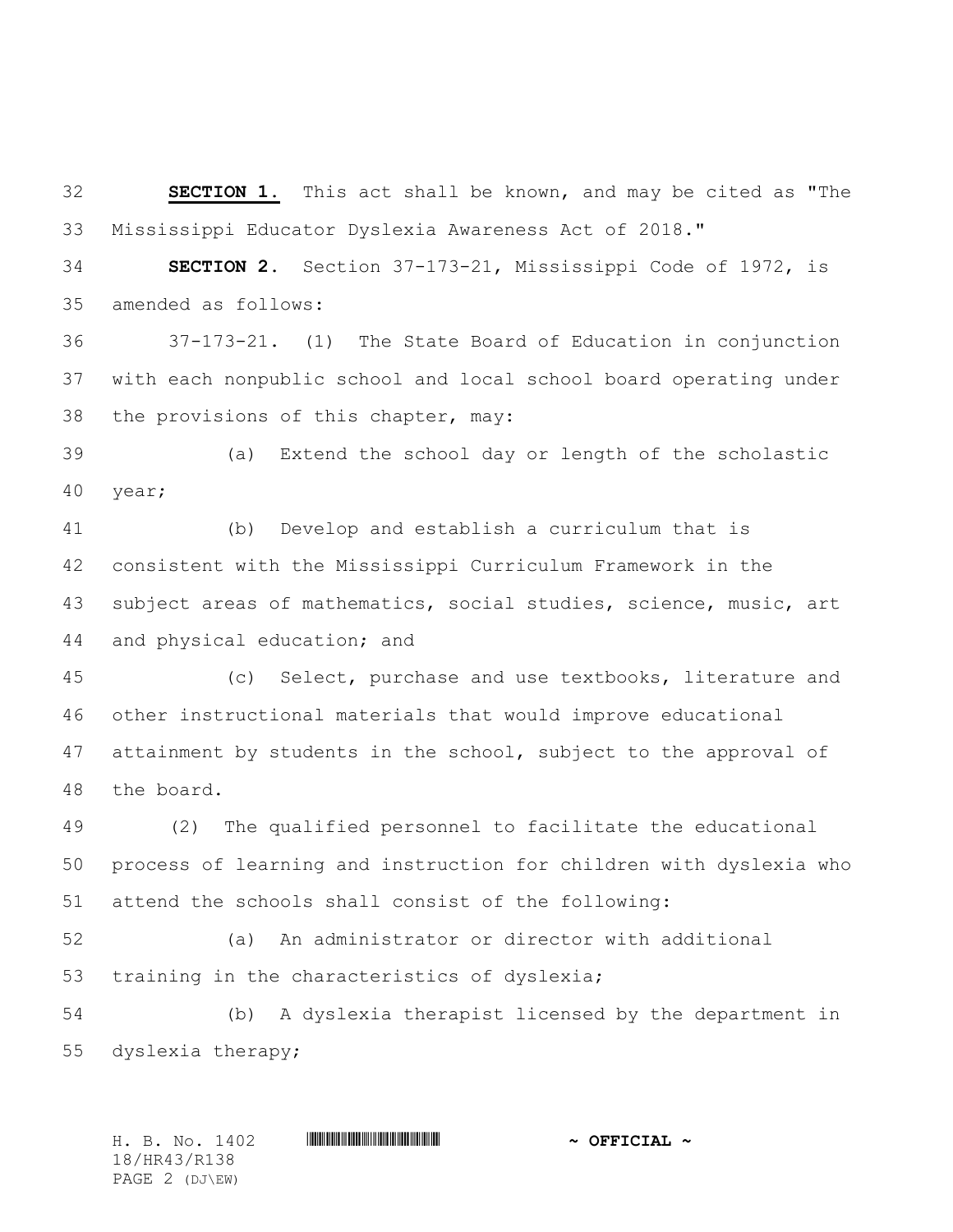(c) Dyslexia therapists in training participating in a department approved dyslexia therapy graduate internship program; and

 (d) Licensed elementary, secondary or special education teachers under the supervision of a state department licensed dyslexia therapist.

 (3) (a) Beginning with the 2019-2020 academic year, each individual enrolled in a postsecondary degree course of study in early childhood, elementary or secondary education, special education and school administration at a public or private postsecondary institution shall be required to complete a minimum of fifteen (15) class hours of dyslexia education before graduation with a minimum grade of eighty percent (80%) in the course of instruction. From and after July 1, 2019, all candidates applying to the department for licensure as a Mississippi licensed early childhood, elementary or secondary educator, special education instructor and those applying for an AA administrator licensure must show proof of successful completion of an accredited dyslexia education course with a minimum grade of eighty percent (80%). (b) Persons employed with a public school district or special purpose school as an educator or administrator on July 1, 2015, shall be exempt from the requirements of paragraph (a) of this subsection; however, the school district or special purpose school employing such persons is authorized to provide the

| H. B. No. 1402 | $\sim$ OFFICIAL $\sim$ |
|----------------|------------------------|
| 18/HR43/R138   |                        |
| PAGE 3 (DJ\EW) |                        |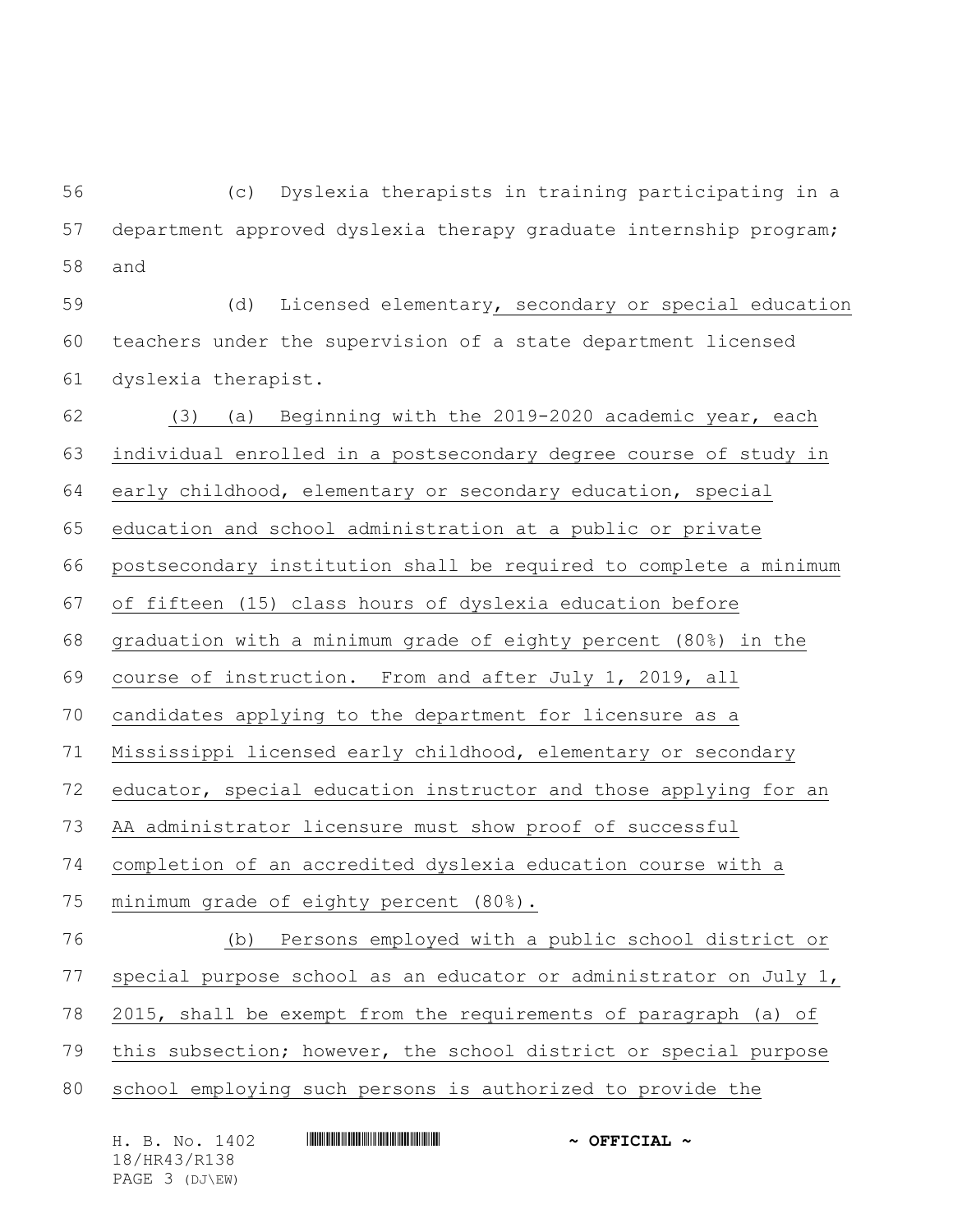| 81  | necessary dyslexia education training as a component of staff      |
|-----|--------------------------------------------------------------------|
| 82  | in-service training and professional development to appropriate    |
| 83  | school personnel through the use of a Mississippi AA licensed      |
| 84  | dyslexia therapist, subject to the availability of funds provided  |
| 85  | for such training.                                                 |
| 86  | (4)<br>The dyslexia education courses required under<br>(a)        |
| 87  | subsection (3) of this section shall be designed as                |
| 88  | fifteen-class-hour unit courses that adhere to the Knowledge and   |
| 89  | Practice Standards for Teacher of Reading approved by the          |
| 90  | International Dyslexia Association, and shall be instructed by a   |
| 91  | dyslexia therapist who holds a license in dyslexia therapy and a   |
| 92  | national certification as a Certified Academic Language Therapist  |
| 93  | $(CALT)$ .                                                         |
| 94  | (b)<br>The dyslexia education courses shall follow the             |
| 95  | standards adopted by the Professional Standards and Practices      |
| 96  | Committee of the International Dyslexia Association, as approved   |
| 97  | and adopted in 2010, and may be taught by a qualified instructor   |
| 98  | under paragraph (a) of this subsection or through online course    |
| 99  | work.                                                              |
| 100 | The dyslexia education courses required to be<br>(C)               |
| 101 | offered at each public and private postsecondary institution shall |
| 102 | include International Dyslexia Association Level 1 Standards A, B, |
| 103 | and C as provided in Section I of the Knowledge and Practice       |
| 104 | Standards, as follows:                                             |
|     |                                                                    |

H. B. No. 1402 **HR441 HR43 #HR43 ~ OFFICIAL ~** 18/HR43/R138 PAGE 4 (DJ\EW)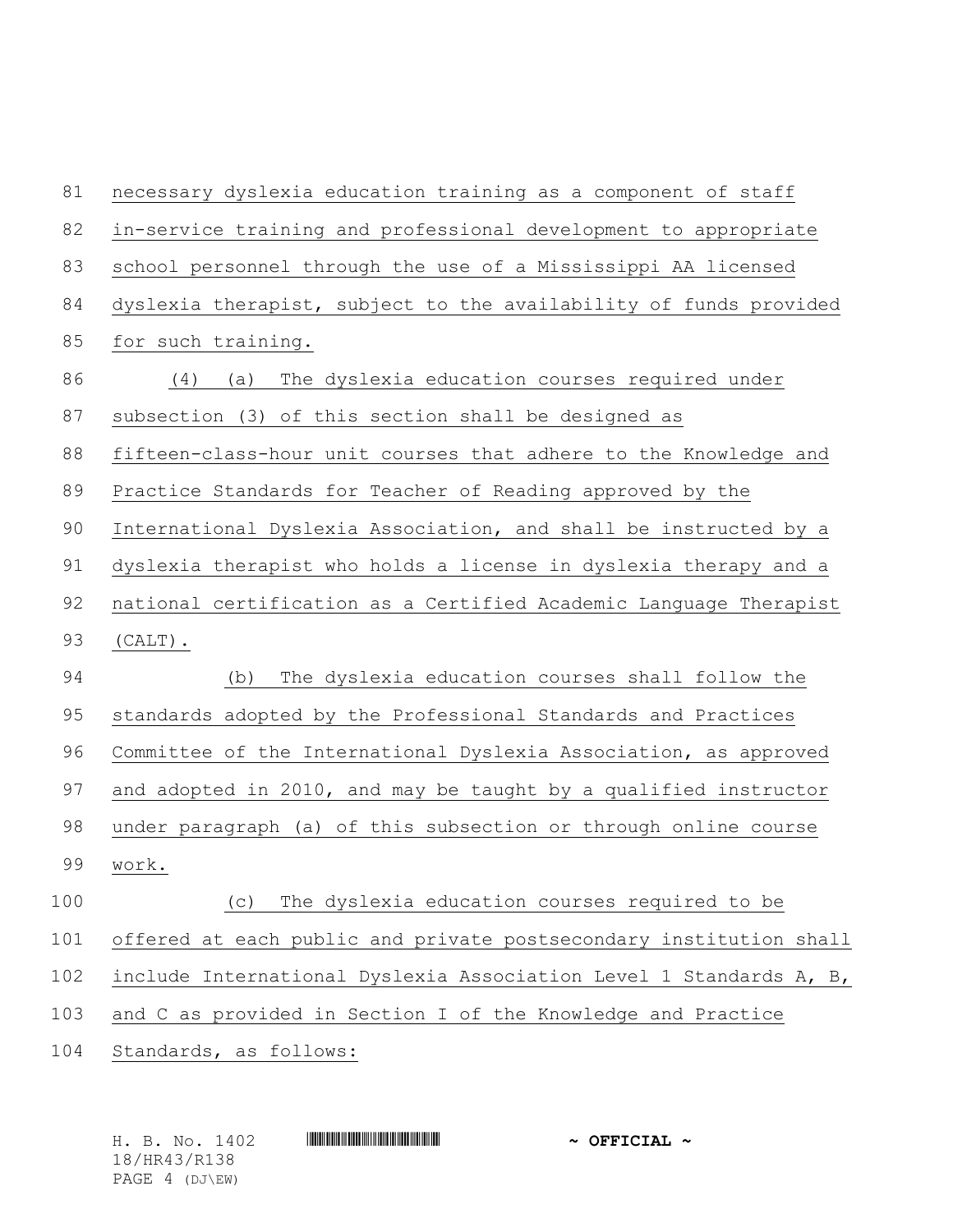| 105 | Standard A: Foundation Concepts about Oral<br>(i)                 |  |  |
|-----|-------------------------------------------------------------------|--|--|
| 106 | and Written Learning shall enable the degree course student to:   |  |  |
| 107 | 1. Understand and explain the language                            |  |  |
| 108 | processing requirements of proficient reading and writing through |  |  |
| 109 | phonological processing (speech sound), orthographic processing   |  |  |
| 110 | (print), semantic processing (meaning), syntactic processing      |  |  |
| 111 | (sentence level) and discourse processing (connected text level)  |  |  |
| 112 | by explaining the domains of language and their importance to     |  |  |
| 113 | proficient reading and writing.                                   |  |  |
| 114 | 2. Understand and explain other aspects of                        |  |  |
| 115 | cognition and behavior that affect reading and writing through    |  |  |
| 116 | attention, executive function, memory, processing speed and       |  |  |
| 117 | graphomotor control by assisting the degree course student to     |  |  |
| 118 | recognize that reading difficulties coexist with other cognitive  |  |  |
| 119 | and behavioral problems.                                          |  |  |
| 120 | 3. Define and identify environmental,                             |  |  |
| 121 | cultural and social factors that contribute to literacy           |  |  |
| 122 | development, including the language spoken at home, language and  |  |  |
| 123 | literacy experiences and cultural values by identifying major     |  |  |
| 124 | research findings regarding the contribution of environmental     |  |  |
| 125 | factors to literacy outcomes.                                     |  |  |
| 126 | Know and identify phases in the typical<br>4.                     |  |  |
| 127 | developmental progression of oral language (semantic, syntactic   |  |  |
| 128 | and pragmatic), phonological skill, printed word recognition,     |  |  |
| 129 | spelling, reading fluency, reading comprehension and written      |  |  |
|     | H. B. No. 1402<br>$\sim$ OFFICIAL $\sim$                          |  |  |

18/HR43/R138 PAGE 5 (DJ\EW)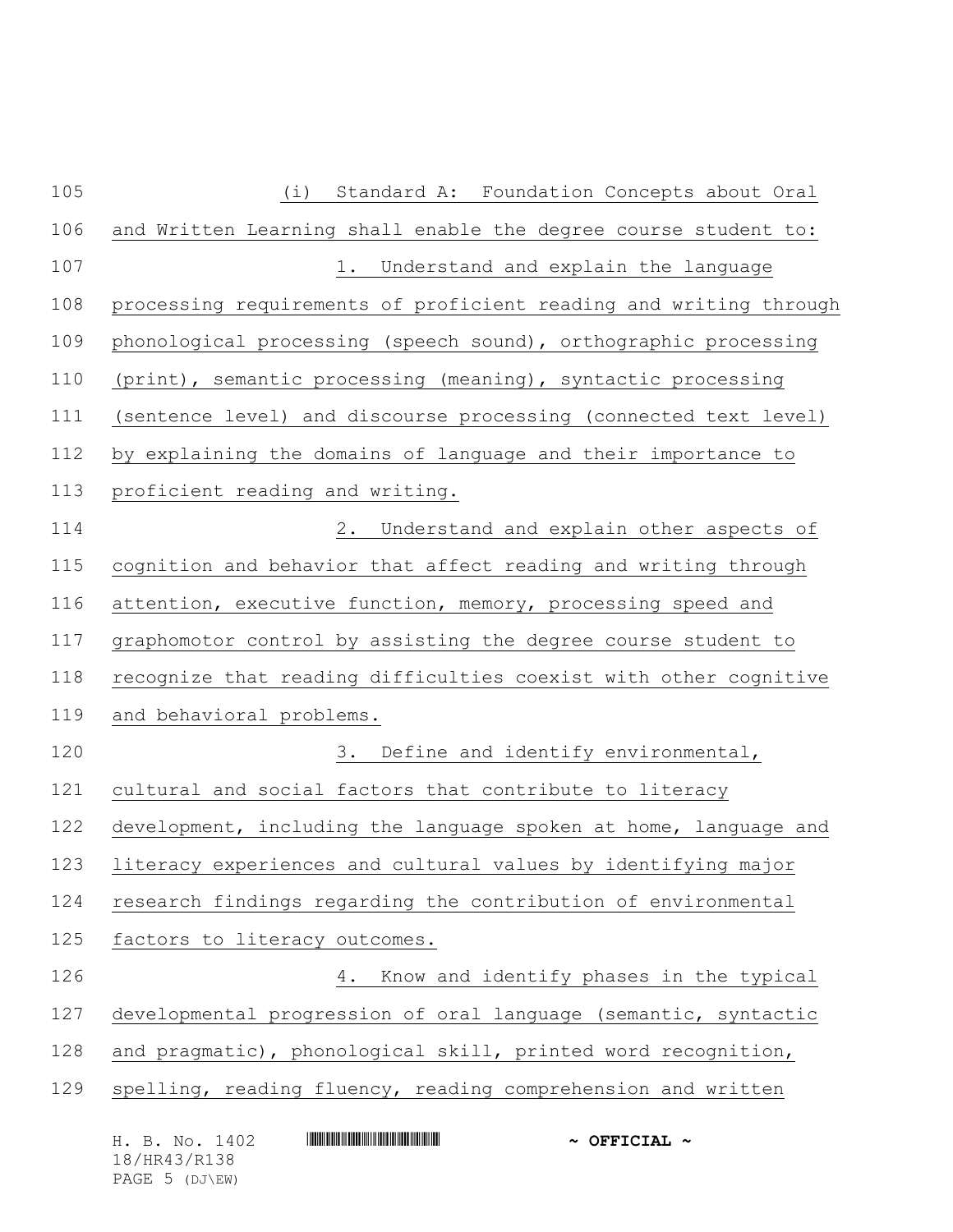| expression by matching examples of student responses and learning  |  |  |  |
|--------------------------------------------------------------------|--|--|--|
| behavior to phases in language and literacy development.           |  |  |  |
| 5. Understand and explain the known causal                         |  |  |  |
| relationships among phonological skill, phonic decoding, spelling, |  |  |  |
| accurate and automatic word recognition, text reading fluency,     |  |  |  |
| background knowledge, verbal reasoning skill, vocabulary, reading  |  |  |  |
| comprehension and writing by explaining how a weakness in each     |  |  |  |
| component skill of oral language, reading and writing may affect   |  |  |  |
| other related skills and processes across time.                    |  |  |  |
| 6. Know and explain how the relationships                          |  |  |  |
| among the major components of literacy development change with     |  |  |  |
| reading development, such as changes in oral language, including   |  |  |  |
| phonological awareness, phonics and word recognition, spelling,    |  |  |  |
| reading and writing fluency, vocabulary, reading comprehension     |  |  |  |
| skills and strategies and written expression by identifying the    |  |  |  |
| most salient instructional needs of students who are at different  |  |  |  |
| points of reading and writing development.                         |  |  |  |
| 7. Know reasonable goals and expectations for                      |  |  |  |
| learners at various stages of reading and writing development by   |  |  |  |
| providing degree course students with case study materials that    |  |  |  |
| explain why a student is or is not meeting goals and expectations  |  |  |  |
| in reading or writing for his or her age or grade level.           |  |  |  |
| Standard B:<br>Knowledge of the Structure of<br>$(i$ i)            |  |  |  |
| Language shall enable the degree course student to:                |  |  |  |
|                                                                    |  |  |  |

|  | H. B. No. 1402 |  | $\sim$ OFFICIAL $\sim$ |
|--|----------------|--|------------------------|
|  | 18/HR43/R138   |  |                        |
|  | PAGE 6 (DJ\EW) |  |                        |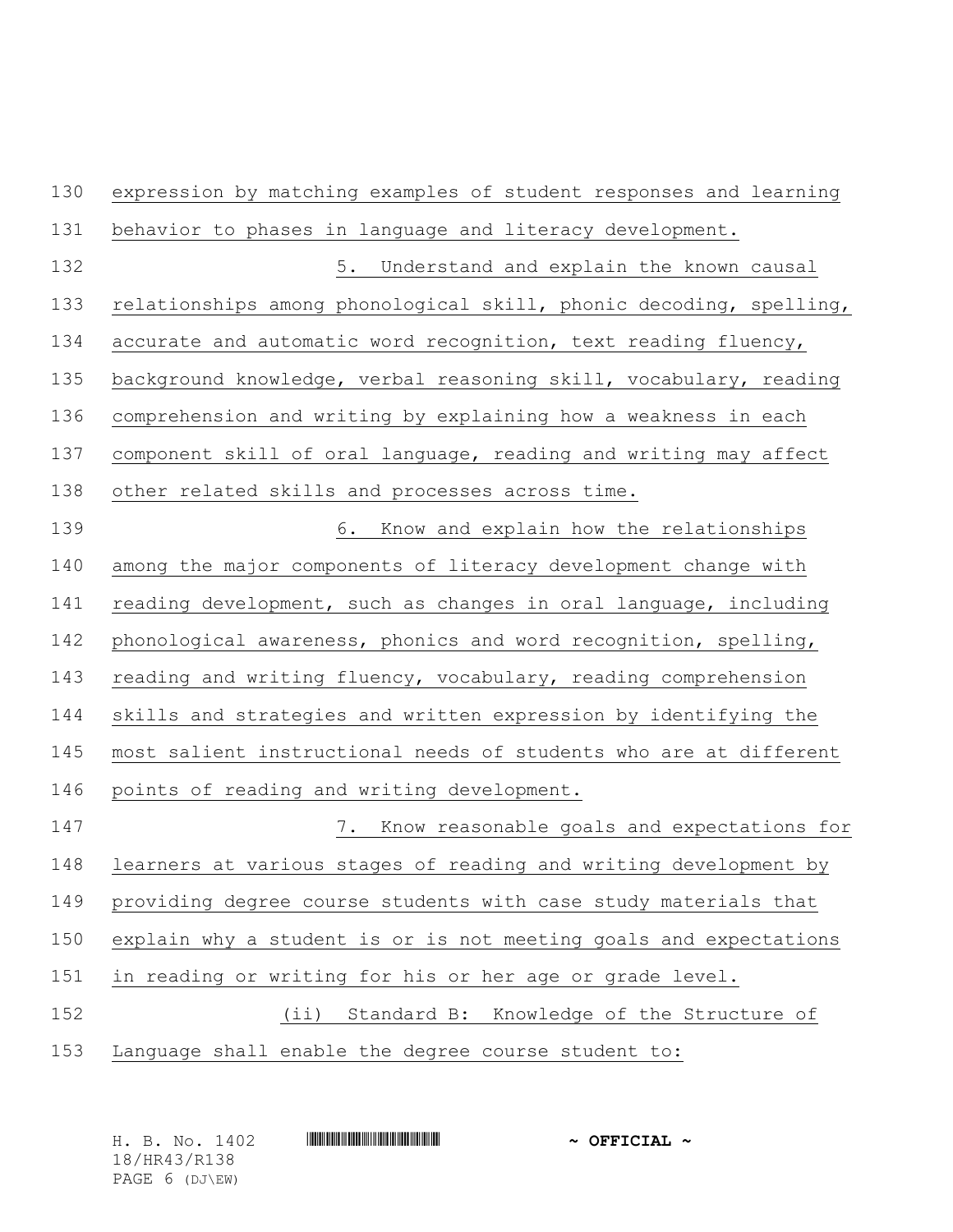| 154 | Identify, pronounce, classify, and compare<br>1.                                                                               |  |  |
|-----|--------------------------------------------------------------------------------------------------------------------------------|--|--|
| 155 | the consonant and vowel phonemes of English by identifying similar                                                             |  |  |
| 156 | or contrasting features among phonemes.                                                                                        |  |  |
| 157 | 2. Understand the broad outline of historical                                                                                  |  |  |
| 158 | influences on English spelling patterns, especially                                                                            |  |  |
| 159 | Anglo-Saxon, Latin (Romance) and Greek by allowing the degree                                                                  |  |  |
| 160 | course student to recognize typical words from the historical                                                                  |  |  |
| 161 | layers of English.                                                                                                             |  |  |
| 162 | 3. Define grapheme as a functional                                                                                             |  |  |
| 163 | correspondence unit or representation of a phoneme by accurately                                                               |  |  |
| 164 | mapping graphemes to phonemes in any English word.                                                                             |  |  |
| 165 | 4. Recognize and explain common orthographic                                                                                   |  |  |
| 166 | rules and patterns in English by sorting words by orthographic                                                                 |  |  |
| 167 | "choice" pattern, analyzing words by suffix ending patterns and                                                                |  |  |
| 168 | applying suffix ending rules.                                                                                                  |  |  |
| 169 | 5. Know the difference between "high                                                                                           |  |  |
| 170 | frequency" and "irregular" words by identifying printed words that                                                             |  |  |
| 171 | are the exception to regular patterns and spelling principles,                                                                 |  |  |
| 172 | sorting high frequency words into regular and exception words.                                                                 |  |  |
| 173 | Identify, explain, and categorize six (6)<br>6.                                                                                |  |  |
| 174 | basic syllable types in English spelling by sorting, pronouncing,                                                              |  |  |
| 175 | and combining regular written syllables, and applying the most                                                                 |  |  |
| 176 | productive syllable division principles.                                                                                       |  |  |
| 177 | Identify and categorize common morphemes<br>7.                                                                                 |  |  |
| 178 | in English, including Anglo-Saxon compounds, inflectional suffixes                                                             |  |  |
|     | <u> HERE I HAN IN HERE I HAN IN HERE I HAN IN HERE I HAN IN HE</u><br>H. B. No. 1402<br>$\sim$ OFFICIAL $\sim$<br>18/HR43/R138 |  |  |

PAGE 7 (DJ\EW)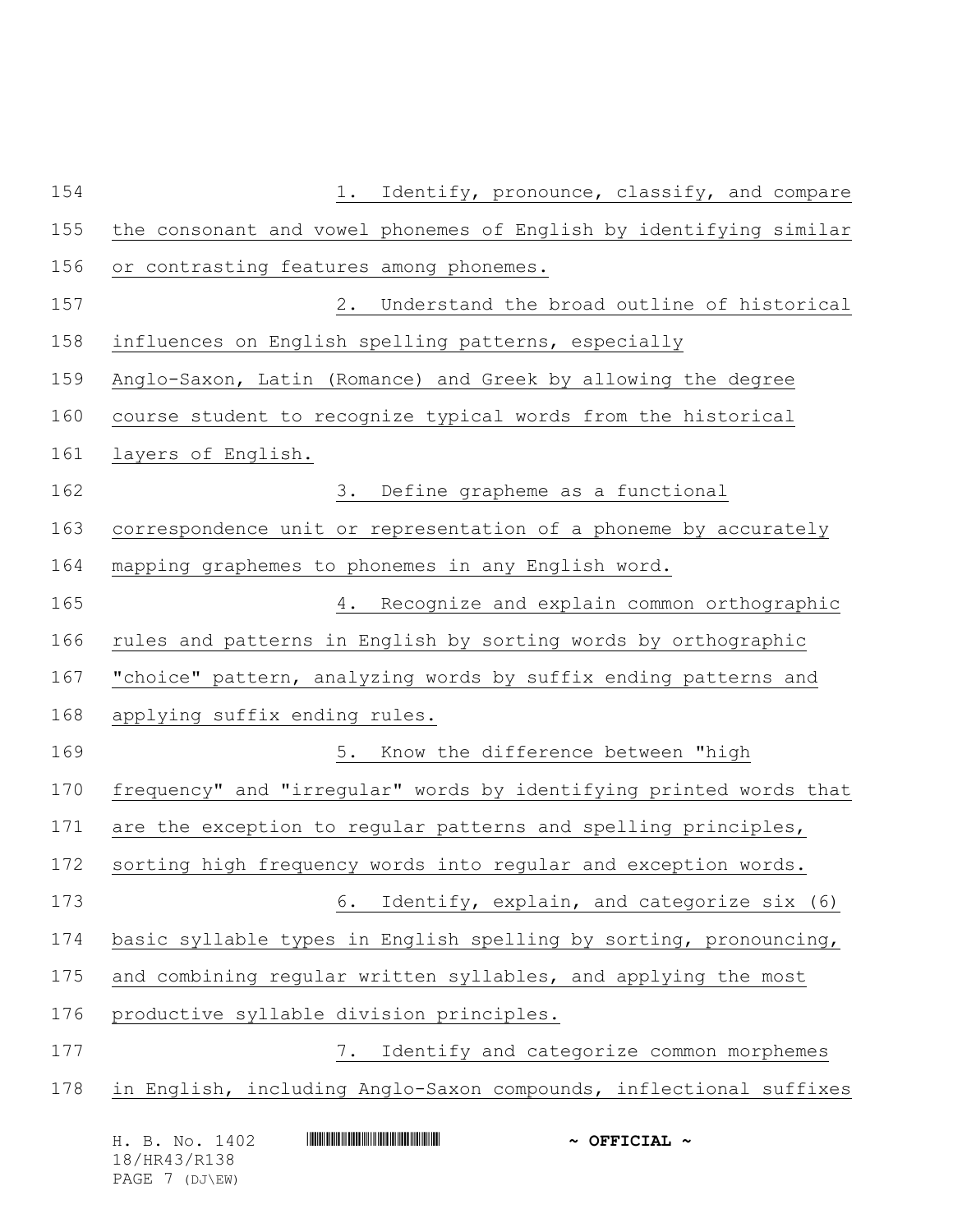| 179 | and derivational suffixes, Latin-based prefixes, roots and         |  |  |
|-----|--------------------------------------------------------------------|--|--|
| 180 | derivational suffixes and Greek-based combining forms by helping   |  |  |
| 181 | the degree course student to recognize the most common prefixes,   |  |  |
| 182 | roots, suffixes and combining forms in English content             |  |  |
| 183 | words, and analyzing words at both the syllable and morpheme       |  |  |
| 184 | levels.                                                            |  |  |
| 185 | 8. Understand and identify examples of                             |  |  |
| 186 | meaningful word relationships or semantic organization by matching |  |  |
| 187 | or identifying examples of word associations, antonyms, synonyms,  |  |  |
| 188 | multiple meanings and uses, semantic overlap and semantic feature  |  |  |
| 189 | analysis.                                                          |  |  |
| 190 | 9. Define and distinguish among phrases,                           |  |  |
| 191 | dependent clauses, and independent clauses in sentence             |  |  |
| 192 | structure by requiring the degree course student to construct and  |  |  |
| 193 | deconstruct simple, complex and compound sentences.                |  |  |
| 194 | 10. Identify the parts of speech and the                           |  |  |
| 195 | grammatical role of a word in a sentence by requiring the degree   |  |  |
| 196 | course student to identify the basic parts of speech and classify  |  |  |
| 197 | words by their grammatical role in a sentence.                     |  |  |
| 198 | 11. Explain the major differences between                          |  |  |
| 199 | narrative and expository discourse by classifying text by genre,   |  |  |
| 200 | identifying features that are characteristic of each genre, and    |  |  |
| 201 | identifying graphic organizers that characterize typical           |  |  |
| 202 | structures.                                                        |  |  |

H. B. No. 1402 **HR441 HR43 2008 7 2008 7 2008 7 2008 7 2008 7 2008 7 2008 7 2008 7 2008 7 2008 7 2008 7 2008 7 2008 7 2008 7 2008 7 2008 7 2008 7 2008 7 2008 7 2008 7 2008 7 2008** 18/HR43/R138 PAGE 8 (DJ\EW)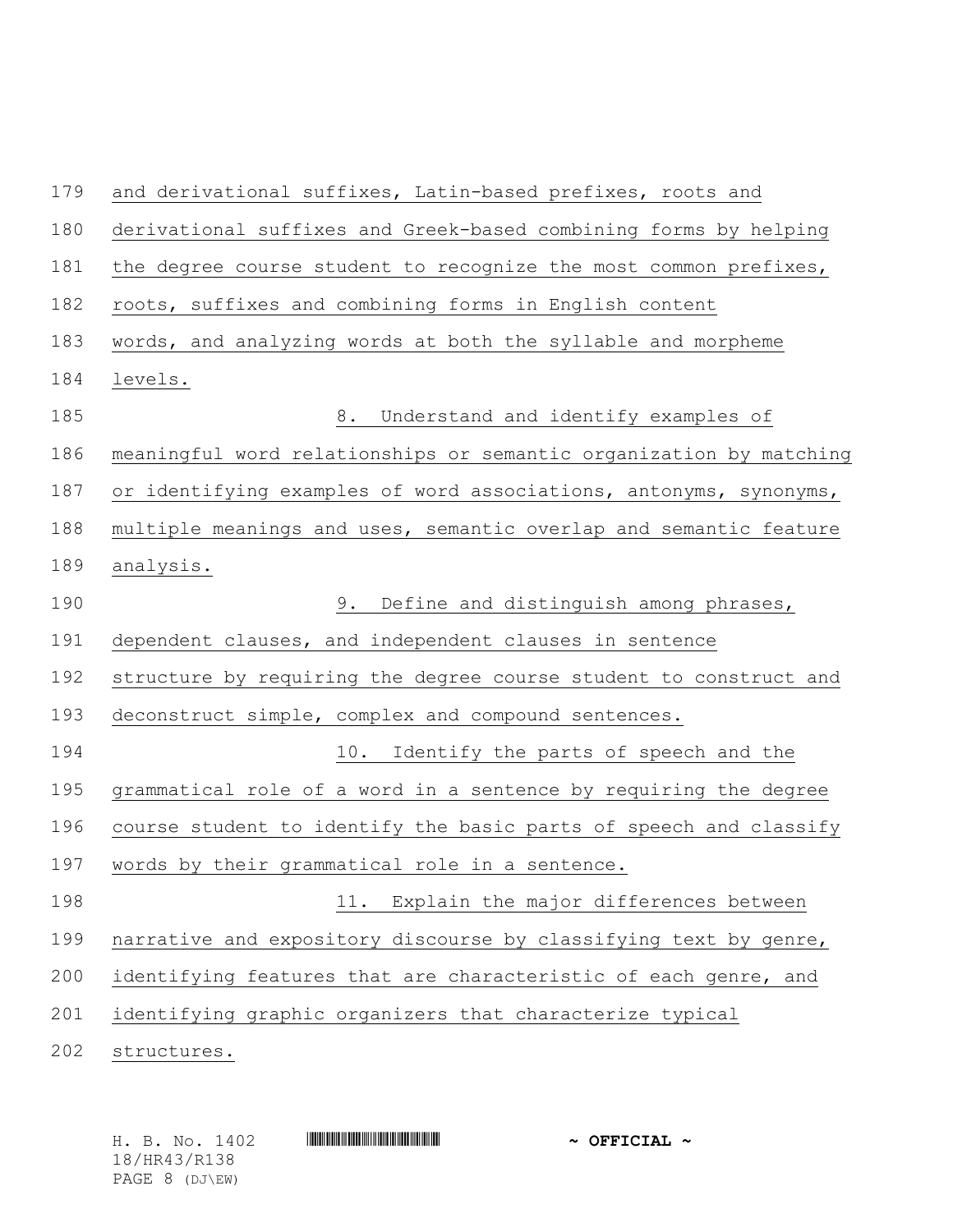| 203 | 12.<br>Identify and construct expository                           |  |  |
|-----|--------------------------------------------------------------------|--|--|
| 204 | paragraphs of varying logical structures, including                |  |  |
| 205 | classification, reason and sequence by identifying main idea       |  |  |
| 206 | sentences, connecting words and topics that fit each type of       |  |  |
| 207 | expository paragraph organization.                                 |  |  |
| 208 | 13.<br>Identify cohesive devices in text and                       |  |  |
| 209 | inferential gaps in the surface language of text by analyzing text |  |  |
| 210 | for the purpose of identifying the inferences that students must   |  |  |
| 211 | make to comprehend.                                                |  |  |
| 212 | (iii)<br>Standard C: Knowledge of Dyslexia and Other               |  |  |
| 213 | Learning Disorders shall enable the degree course student to:      |  |  |
| 214 | 1. Understand the most common intrinsic                            |  |  |
| 215 | differences between good and poor readers (i.e., cognitive,        |  |  |
| 216 | neurobiological and linguistic) by requiring the degree course     |  |  |
| 217 | student to recognize scientifically accepted characteristics of    |  |  |
| 218 | individuals with poor word recognition who are overdependent on    |  |  |
| 219 | context to aid word recognition and experience inaccurate nonword  |  |  |
| 220 | reading.                                                           |  |  |
| 221 | 2.<br>Recognize the tenets of the National                         |  |  |
| 222 | Institute of Child and Human Development/International Dyslexia    |  |  |
| 223 | Association definition of dyslexia by explaining the reasoning or  |  |  |
| 224 | evidence behind the main points in the definition.                 |  |  |
| 225 | Recognize that dyslexia and other reading<br>3.                    |  |  |
| 226 | difficulties exist on a continuum of severity by requiring the     |  |  |
| 227 | degree course student to recognize levels of instructional         |  |  |
|     | H. B. No. 1402<br>$\sim$ OFFICIAL $\sim$<br>18/HR43/R138           |  |  |

PAGE 9 (DJ\EW)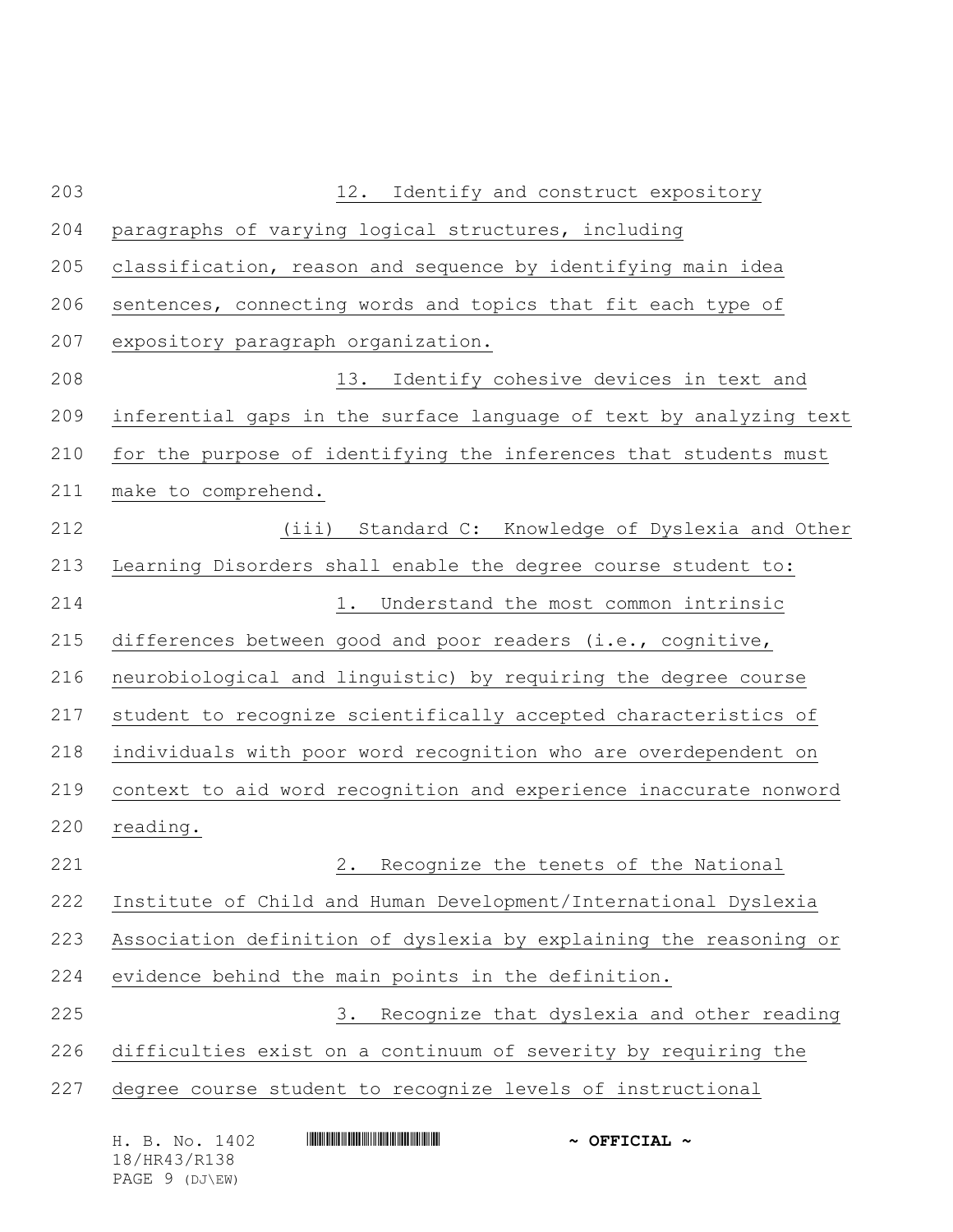intensity, duration and scope appropriate for mild, moderate and

- severe reading disabilities.
- 4. Identify the distinguishing characteristics of dyslexia and related reading and learning disabilities, including developmental language comprehension disorder, attention deficit hyperactivity disorder, disorders of written expression or dysgraphia, mathematics learning disorder and nonverbal learning disorders by requiring the degree course student to match symptoms of the major subgroups of poor readers as established by research, including those with dyslexia, and identify typical case study profiles of those individuals. 5. Identify how symptoms of reading difficulty may change over time in response to development and instruction by identifying predictable ways that symptoms might change as students move through the grades. 6. Understand federal and state laws that pertain to learning disabilities, especially reading disabilities and dyslexia by explaining the most fundamental provisions of federal and state laws pertaining to the rights of students with disabilities, especially students' rights to a free, appropriate public education, an individualized educational plan, services in the least restrictive environment and due process. (5) The Legislature shall designate that a portion of the annual State Department of Education appropriation allocated for providing professional development for dyslexia and other related

| H. B. No. 1402  | $\sim$ OFFICIAL $\sim$ |
|-----------------|------------------------|
| 18/HR43/R138    |                        |
| PAGE 10 (DJ\EW) |                        |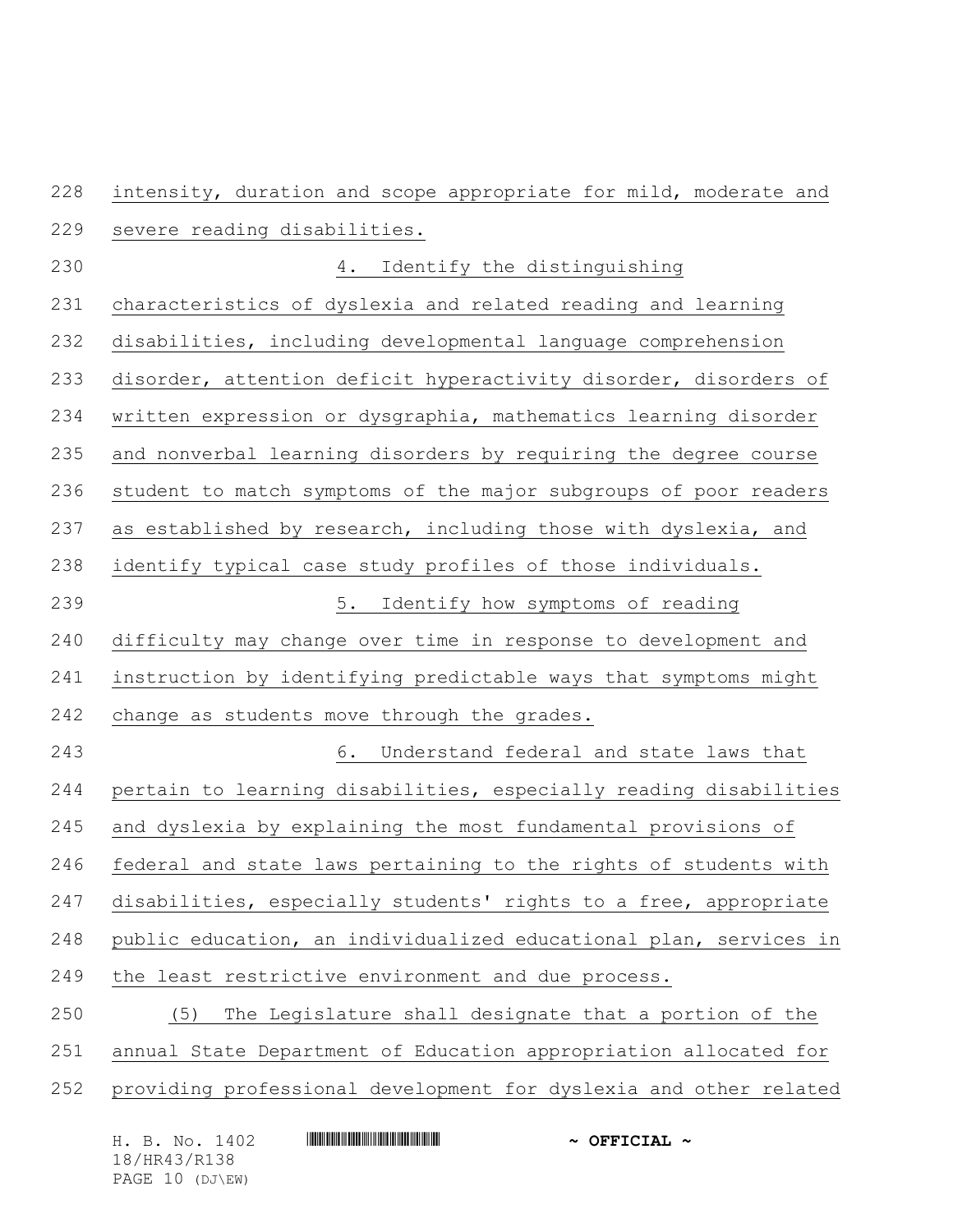disorders shall be used for the purpose of being reallocated to the state institutions of higher learning for purposes of hiring experts in dyslexia education and training to provide instruction of the courses required under this act.

 **SECTION 3.** Section 37-159-51, Mississippi Code of 1972, is amended as follows:

 37-159-51.(1) There is established the Mississippi Dyslexia Education Scholarship Program for the purpose of identifying and recruiting qualified university and college students from the state for schooling in education with a focus on dyslexia therapy.

 (2) The receipt of a scholarship under the program shall be solely limited to those students who are enrolled in or who have been accepted for enrollment into a master's degree program of study for dyslexia therapy at any public or private institution of higher learning within the State of Mississippi at the time an application for scholarship is filed with the Board of Trustees of State Institutions of Higher Learning.

 (3) The annual amount of the scholarship award shall be equal to the total cost for tuition, materials and fees at the college or university in which the student is enrolled. Awards made to nonresidents of the state shall not include any amount assessed by the college or university for out-of-state tuition.

 (4) Upon completion of the master's program and licensure requirements, **\* \* \*** a scholarship recipient who has not been

H. B. No. 1402 \*HR43/R138\* **~ OFFICIAL ~** 18/HR43/R138 PAGE 11 (DJ\EW)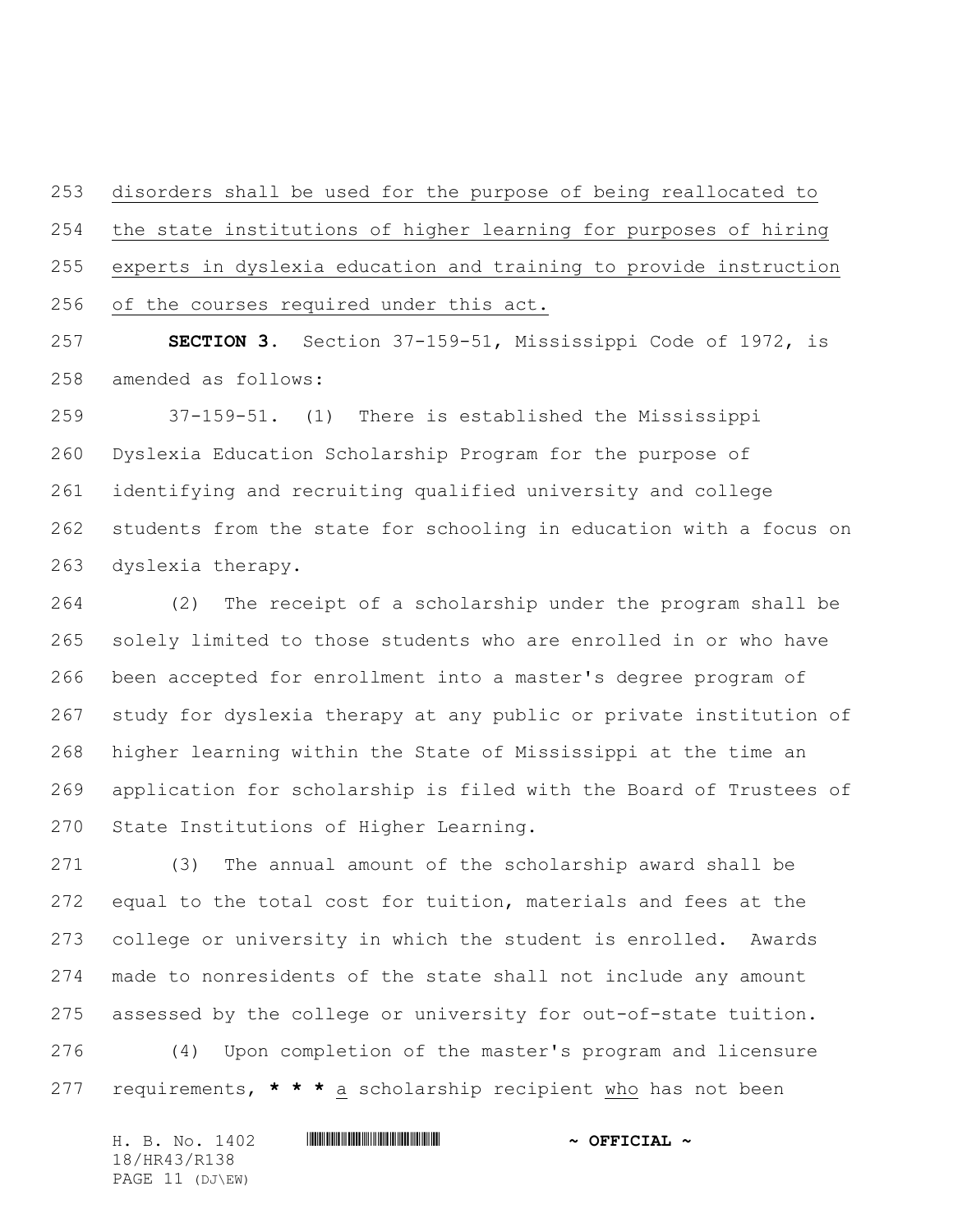previously licensed by the State Department of Education, shall render service as licensed teacher of dyslexia therapy in a public school district in the state, and shall comply with the provisions of Section 37-173-21(3) and (4) as a condition of application for such licensure. Any person who received two (2) annual awards, or who received fewer than two (2) annual awards, or the equivalent of two (2) annual awards, shall render one (1) year's services as a licensed teacher for each year that the person received a scholarship award.

 (5) (a) Any person failing to complete a program of study which will enable that person to obtain a master's degree in dyslexia therapy shall become liable immediately to the Board of Trustees of State Institutions of Higher Learning for the sum of all Dyslexia Education Scholarship awards made to the person, plus interest accruing at the current Stafford Loan rate at the time the person abrogates his or her participation in the program.

 (b) Any person failing to complete his or her teaching obligation, as required under subsection (4) of this section, shall become liable immediately to the board for the sum of all scholarship awards made to the person less the corresponding amount of any awards for which service has been rendered, plus interest accruing at the current Stafford Loan rate at the time the person discontinues his or her service.

 (6) The Board of Trustees of State Institutions of Higher Learning shall prepare and submit a report to the Legislature by

H. B. No. 1402 \*HR43/R138\* **~ OFFICIAL ~** 18/HR43/R138 PAGE 12 (DJ\EW)